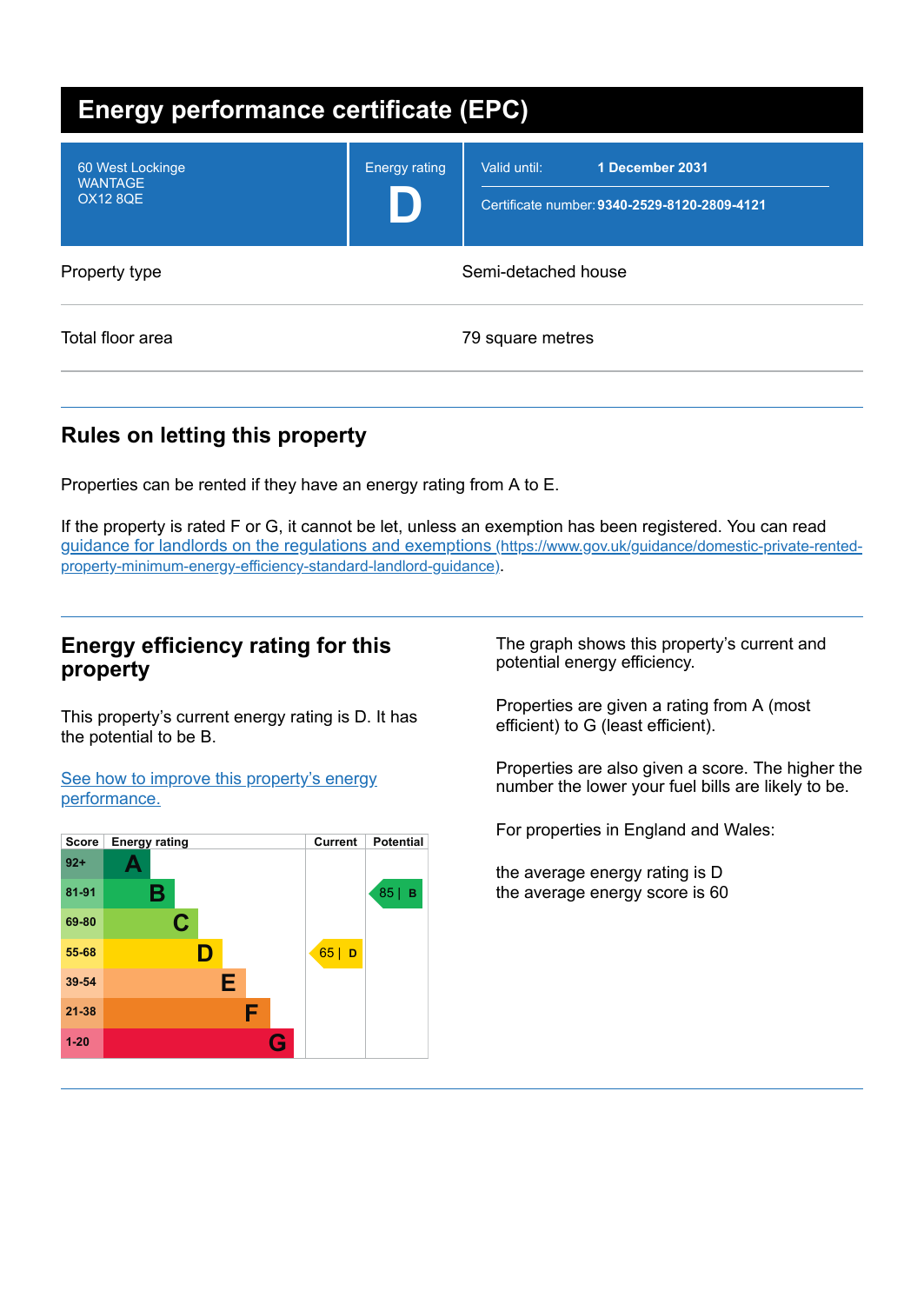# **Breakdown of property's energy performance**

This section shows the energy performance for features of this property. The assessment does not consider the condition of a feature and how well it is working.

Each feature is assessed as one of the following:

- very good (most efficient)
- good
- average
- poor
- very poor (least efficient)

When the description says "assumed", it means that the feature could not be inspected and an assumption has been made based on the property's age and type.

| <b>Feature</b>       | <b>Description</b>                             | Rating    |
|----------------------|------------------------------------------------|-----------|
| Wall                 | Cavity wall, as built, no insulation (assumed) | Poor      |
| Roof                 | Pitched, 150 mm loft insulation                | Good      |
| Window               | Fully double glazed                            | Good      |
| Main heating         | Boiler and radiators, mains gas                | Good      |
| Main heating control | Programmer, room thermostat and TRVs           | Good      |
| Hot water            | From main system                               | Good      |
| Lighting             | Low energy lighting in all fixed outlets       | Very good |
| Floor                | Solid, no insulation (assumed)                 | N/A       |
| Secondary heating    | None                                           | N/A       |

#### **Primary energy use**

The primary energy use for this property per year is 259 kilowatt hours per square metre (kWh/m2).

#### **Additional information**

Additional information about this property:

Cavity fill is recommended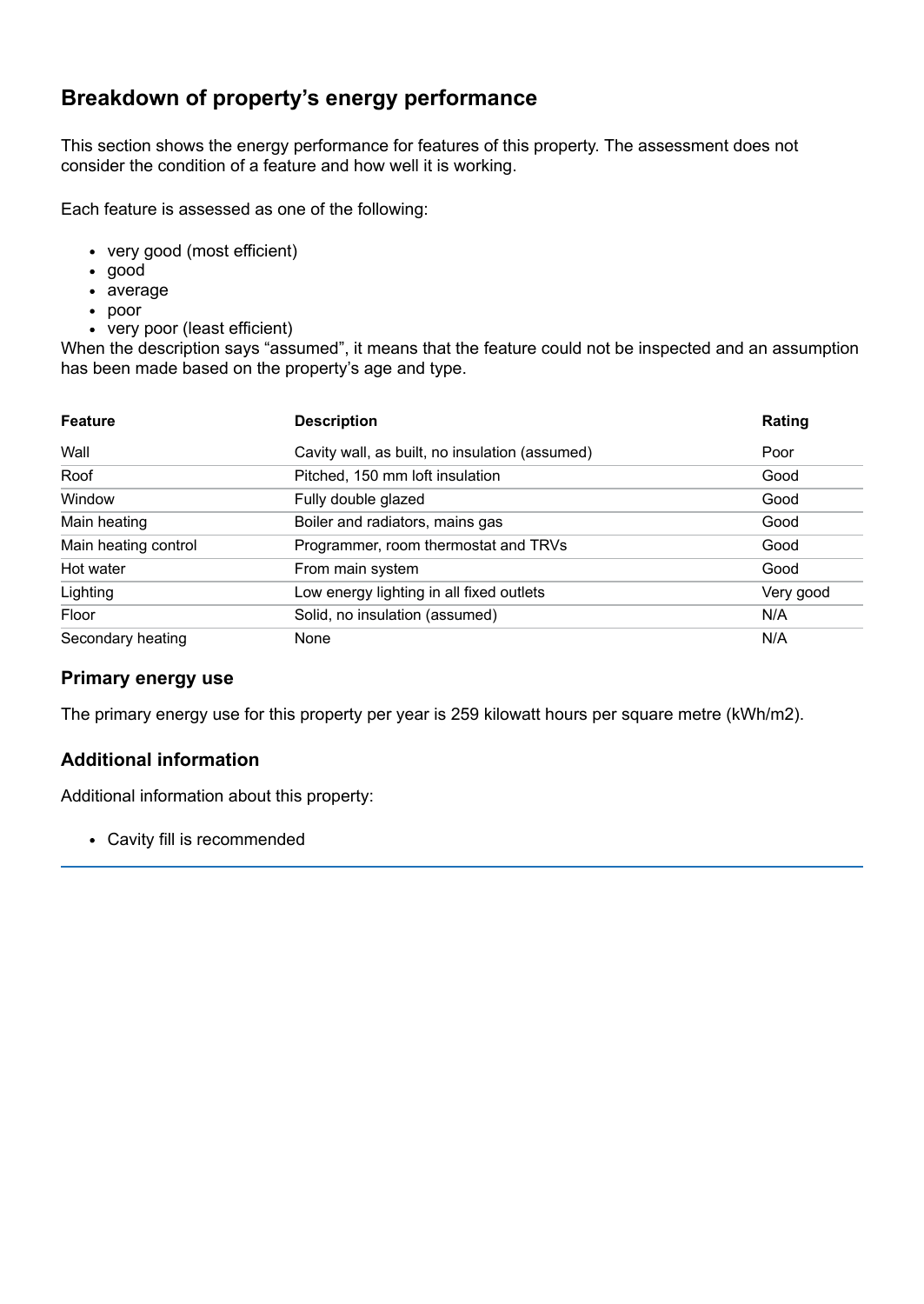| <b>Environmental impact of this</b><br>property                                                        |                 | This property produces                                                                                                                        | 3.6 tonnes of CO2 |
|--------------------------------------------------------------------------------------------------------|-----------------|-----------------------------------------------------------------------------------------------------------------------------------------------|-------------------|
| This property's current environmental impact<br>rating is D. It has the potential to be B.             |                 | This property's potential<br>production                                                                                                       | 1.4 tonnes of CO2 |
| Properties are rated in a scale from A to G<br>based on how much carbon dioxide (CO2) they<br>produce. |                 | By making the recommended changes, you<br>could reduce this property's CO2 emissions by<br>2.2 tonnes per year. This will help to protect the |                   |
| Properties with an A rating produce less CO2                                                           |                 | environment.                                                                                                                                  |                   |
| than G rated properties.                                                                               |                 | Environmental impact ratings are based on<br>assumptions about average occupancy and                                                          |                   |
| An average household<br>produces                                                                       | 6 tonnes of CO2 | energy use. They may not reflect how energy is<br>consumed by the people living at the property.                                              |                   |

# <span id="page-2-0"></span>**How to improve this property's energy performance**

Making any of the recommended changes will improve this property's energy efficiency.

If you make all of the recommended changes, this will improve the property's energy rating and score from D (65) to B (85).

| <b>Recommendation</b>             | <b>Typical installation cost</b> | <b>Typical yearly saving</b> |
|-----------------------------------|----------------------------------|------------------------------|
| 1. Cavity wall insulation         | £500 - £1,500                    | £118                         |
| 2. Floor insulation (solid floor) | £4.000 - £6.000                  | £45                          |
| 3. Solar water heating            | £4.000 - £6.000                  | £39                          |
| 4. Solar photovoltaic panels      | £3,500 - £5,500                  | £356                         |

#### **Paying for energy improvements**

Find energy grants and ways to save energy in your home. [\(https://www.gov.uk/improve-energy-efficiency\)](https://www.gov.uk/improve-energy-efficiency)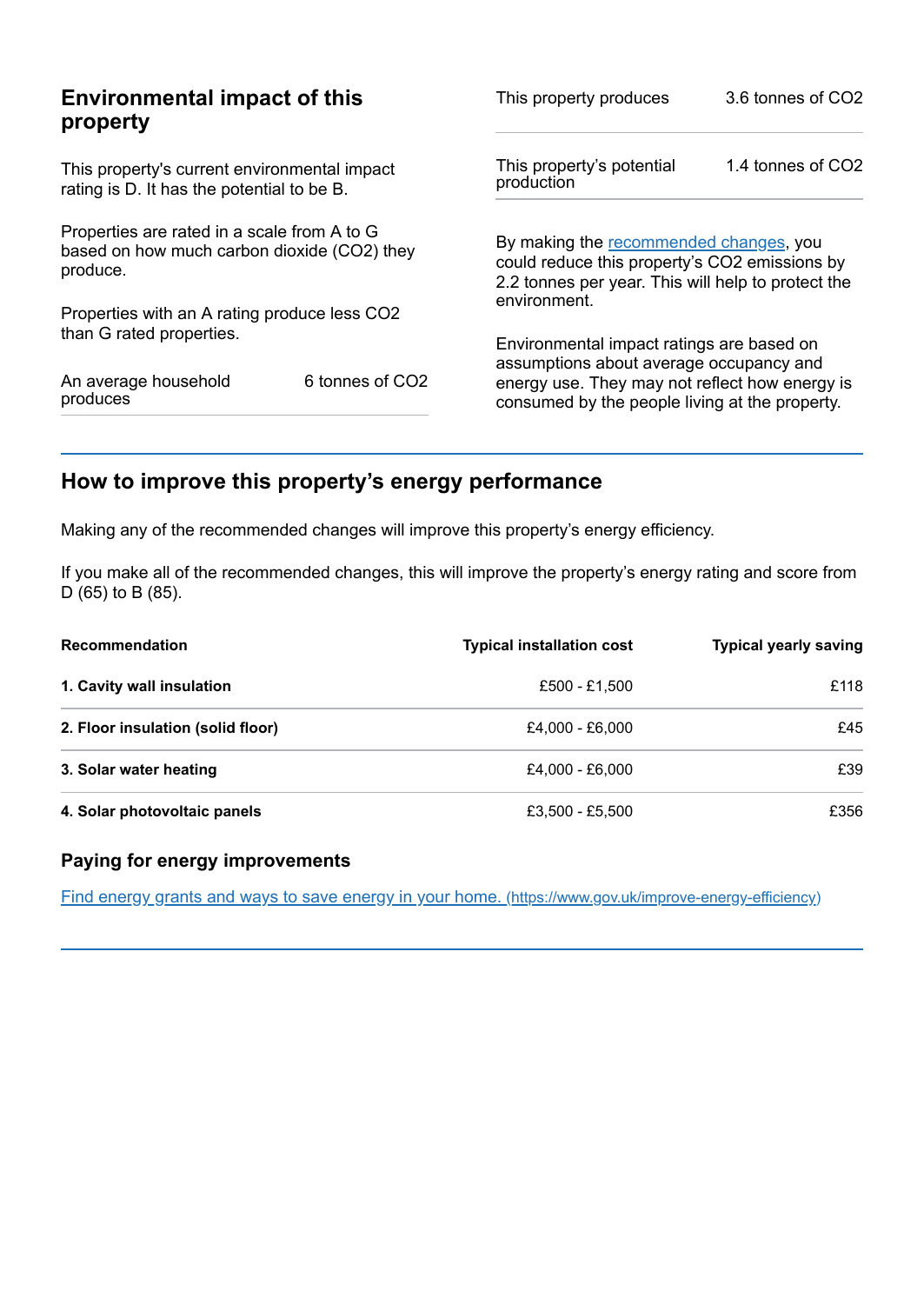# **Estimated energy use and potential savings**

| Estimated yearly energy<br>cost for this property | £767 |
|---------------------------------------------------|------|
| Potential saving                                  | £201 |

The estimated cost shows how much the average household would spend in this property for heating, lighting and hot water. It is not based on how energy is used by the people living at the property.

The estimated saving is based on making all of the [recommendations](#page-2-0) in how to improve this property's energy performance.

For advice on how to reduce your energy bills visit Simple Energy Advice [\(https://www.simpleenergyadvice.org.uk/\)](https://www.simpleenergyadvice.org.uk/).

#### **Heating use in this property**

Heating a property usually makes up the majority of energy costs.

#### **Estimated energy used to heat this property**

| Space heating | 11153 kWh per year |
|---------------|--------------------|
| Water heating | 2649 kWh per year  |

# Potential energy savings by installing insulation

| Type of insulation     | Amount of energy saved |
|------------------------|------------------------|
| <b>Loft insulation</b> | 232 kWh per year       |
|                        |                        |

**Cavity wall insulation** 2893 kWh per year

You might be able to receive Renewable Heat Incentive payments [\(https://www.gov.uk/domestic](https://www.gov.uk/domestic-renewable-heat-incentive)renewable-heat-incentive). This will help to reduce carbon emissions by replacing your existing heating system with one that generates renewable heat. The estimated energy required for space and water heating will form the basis of the payments.